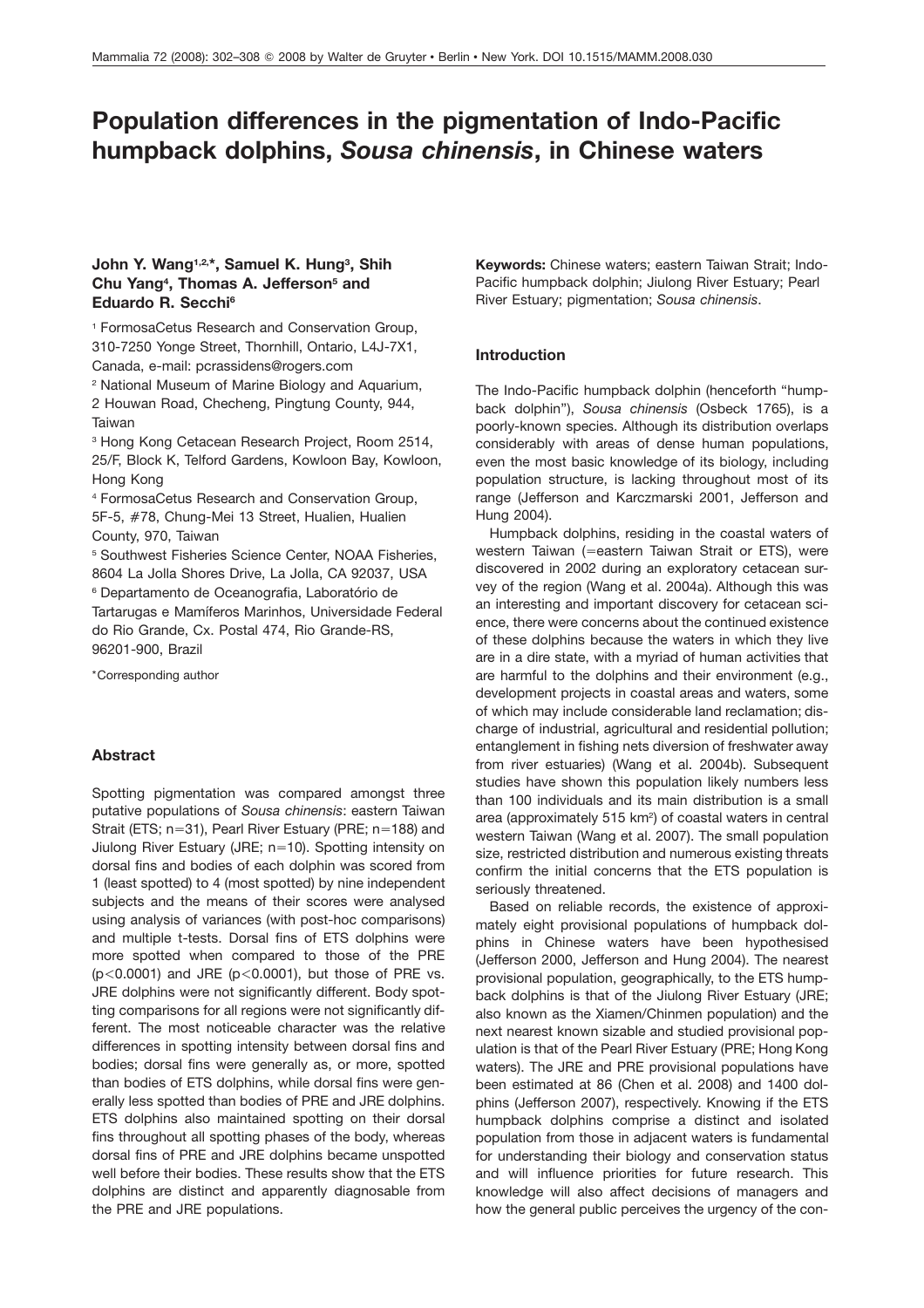servation situation. The dolphins of the ETS were assumed to comprise a population that was distinct from others in neighbouring waters based on direct observations of pigmentation differences (Wang et al. 2004b,c) and present knowledge of the species in Chinese waters (preference for coastal, estuarine habitats; e.g., see Jefferson 2000). However, the actual distinctiveness of the ETS dolphins remained unresolved. Colouration patterns are considered a useful phenotypic character for understanding cetacean taxonomy (e.g., Heyning and Perrin 1994, Rosenbaum et al. 1995, Perrin 2002). In this paper, we present a quantitative comparison of the pigmentation patterns of humpback dolphins in Chinese waters to determine if the provisional ETS population is distinct from the adjacent JRE and PRE provisional populations.

## **Materials and methods**

## **Dataset**

Photographs of 229 individually-recognisable dolphins that were obtained from the ETS (n=31), JRE (n=10) and PRE ( $n=188$ ) were analysed in this study (Figure 1). The ETS, PRE and JRE photographs represented all individuals for which photographs of sufficient quality for this study were available. However, photographs of two PRE individuals whose dorsal fins appeared light grey (but could not be determined if they were fine spots) were omitted from the analyses, so the PRE sample size in the analysis was 186. Completely grey individuals with little to no spotting (i.e., representing young calves and juveniles) were not considered in the present analysis.

The intensity of spotting on the dorsal surface of the body below the dorsal fin and on the dorsal fin of each dolphin was scored independently by nine individuals

(the authors and four other scorers) on a scale from 1 to 4 (1 being least spotted and 4 being most intensely spotted). Four of the scorers (the authors) had some familiarity with the dolphins of the catalogues from at least one of the provisional populations. Five scorers had little to no experience with the individuals of these catalogues or the species. All subjects were provided with the same scoring instructions and reference examples of the score categories for the bodies and dorsal fins (see Appendix A for examples of each category) and had no information on location.

#### **Data analyses**

To test the null hypothesis that these populations were not different from each other, the mean of the scores (by the nine subjects) of the bodies, dorsal fins and the differences between the body and dorsal fin (that were obtained by subtracting the means of the scores by the nine subjects) were compared separately amongst the three provisional populations (one of the main differences observed between the ETS and the other provisional populations was that the ETS dolphins did not have a contrastingly unspotted dorsal fin relative to the spotting intensity on the body, so it was important to examine this character). Analyses were conducted using multiple pairwise t-tests and one-way analysis of variances (ANOVAs) with a 0.05 level of significance. For t-tests, the critical threshold values for significance were adjusted for multiple comparisons. The sequential Bonferroni correction was used, because it is more powerful than the standard Bonferroni correction (see Rice 1989). Post-hoc comparisons to investigate differences between provisional populations (for ANOVAs that resulted in significance) included Scheffe's, least significant difference, Duncan's multiple range, Tukey's honestly significant difference and the Newman-Keuls methods. All analyses were per-



**Figure 1** Map showing the three provisional Indo-Pacific humpback dolphin, *Sousa chinensis*, populations examined in this study and the bathymetry of the Taiwan Strait. Sample sizes are shown in parentheses.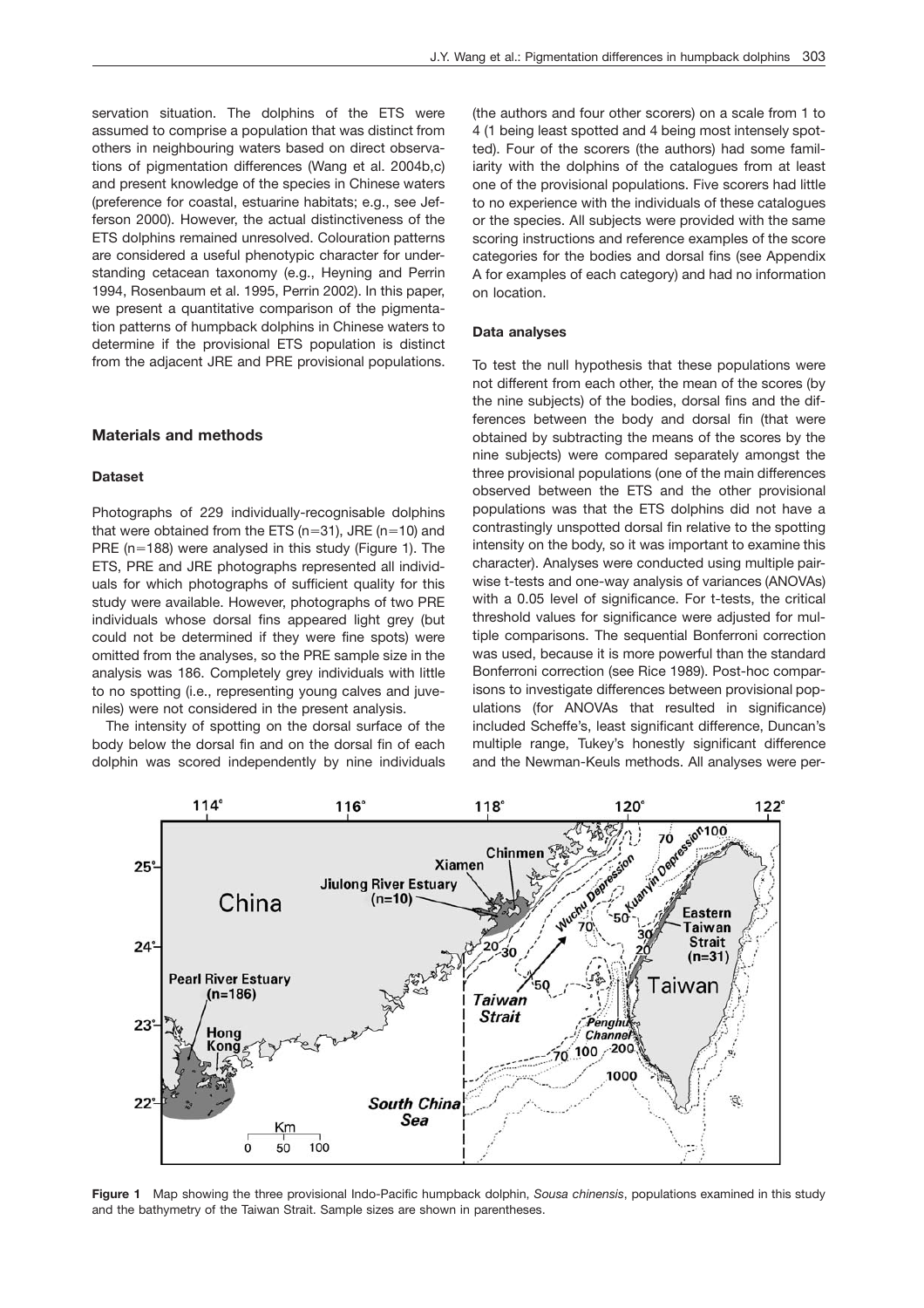formed using STATISTICA 5.1 (StatSoft Inc, 1995, Tulsa, Oklahoma, USA).

## **Results**

The means of the spotting intensities of the bodies and dorsal fins of dolphins from the ETS population were greater than those of the other provisional populations, whereas the mean difference between the spotting intensities of the bodies and dorsal fins was much less (actually negative) (see Table 1). Regardless of the statistical analyses conducted (i.e., multiple pair-wise t-tests with sequential Bonferroni correction or ANOVAs with planned post-hoc comparisons), the general results were the same. The intensity of spotting on the bodies of dolphins from the PRE, JRE and ETS did not differ from one another (but the ETS dolphins tended to be slightly more spotted than those of the other provisional populations). In contrast, when the spotting intensity on the dorsal fins, or the difference between the body and dorsal fin spotting were compared, the ETS dolphins differed significantly in both these characters from those of the PRE and JRE (see Tables 2 and 3). Furthermore, the differences in spotting pigmentation were not due to a specific developmental stage. The overall greater intensity of spotting on the dorsal fins of ETS dolphins appeared to be consistent for all categories of body spotting.

In contrast, when the PRE and JRE populations were compared, there were no significant differences between these populations in the spotting intensity of the body, dorsal fin or the difference between the body and dorsal fin.

#### **Discussion**

#### **ETS population is distinct**

In general, humpback dolphins of Chinese waters are medium-to-dark grey at birth with the ventral surface being slightly paler. A dramatic colour transformation occurs with age. The darker grey pigmentation appears as an overlay that is lost in small specks to gradually reveal the white base layer (somewhat resembling molting). The dolphins transform from being mainly dark with light-coloured spots to mostly white with dark spots, and the amount of dark spots decreases with age to the point that some dolphins appear completely unspotted. The white colour often appears with a "bubblegum" pink tinge (Jefferson and Leatherwood 1997). And because

**Table 2** Results of ANOVAs conducted on the body, dorsal fin and the difference between body and dorsal fin for dolphins from the eastern Taiwan Strait (ETS), Jiulong River Estuary (JRE) and Pearl River Estuary (PRE) provisional populations.

|                              | E      | p-value        |
|------------------------------|--------|----------------|
| Body                         | 1.153  | $0.318$ , n.s. |
| Dorsal fin                   | 120.96 | $< 0.0001*$    |
| Difference (body-dorsal fin) | 76.12  | $<$ 0.0001*    |

ETS (n=31), JRE (n=10) and PRE (n=186). F-statistic and p-values are shown. Note: for all ETS vs. JRE and ETS vs. PRE comparisons for dorsal fin scores and the differences between body and dorsal fin scores, multiple pair-wise comparisons (using least significant difference, Scheffe's, Duncan's multiple range, Newman-Keuls and Tukey's honestly significant difference tests) resulted in significant differences ( $p$ <0.001). However, all comparisons between PRE and JRE populations did not reveal significant differences.

both the youngest and oldest individuals are the least spotted, the spotting on humpback dolphins does not appear to function as camouflage against detection by predator or prey (see Perrin 2002). Instead, the intensity of spotting may function as an indicator of relative maturity to conspecifics.

Pigmentation patterns and development exhibited by the ETS population of humpback dolphins were reliably and diagnosably different from those of populations found in adjacent coastal waters of China. Regardless of the general age class (assumed to be reflected in spotting intensity; see Jefferson 2005) of the dolphins, the colour transformation of the ETS dolphins was different from the dolphins of the PRE and JRE. The ETS dolphins are generally more spotted overall (and thus far, no white, unspotted dolphins have been observed). The most distinguishing feature of the dolphins of this population is the difference in the spotting intensity of the dorsal fin relative to the body and the developmental transformation. The dorsal fins of ETS dolphins are as, or more, intensely spotted than their bodies throughout the colour transformation (Figure 2). The rate of reduction of spots on the dorsal fin appears to be equal to, or slower than, the loss of spots on the body. Even dolphins with minimal spotting on the body will still have spotting on the dorsal fin.

In contrast, the dorsal fins of JRE and PRE dolphins are strikingly devoid of spots compared to their bodies throughout most of the colour transformation, with the exception of two stages, when: 1) the animals are young and almost completely grey; and 2) the transformation is at or near completion and the animals are more or less spotless. The loss of spots on the dorsal fin occurs well

**Table 1** Means (and standard errors) of spotting intensity of the body, dorsal fin and difference between the body and dorsal fin for the eastern Taiwan Strait (ETS), Jiulong River Estuary (JRE) and Pearl River Estuary (PRE) provisional populations.

| Population |     | Body score<br>(Mean $\pm$ SE) | Dorsal fin score<br>(Mean $\pm$ SE) | Difference of body - dorsal<br>fin scores (Mean $\pm$ SE) |
|------------|-----|-------------------------------|-------------------------------------|-----------------------------------------------------------|
| <b>ETS</b> |     | $2.92 \pm 0.13$               | $3.30 \pm 0.13$                     | $-0.38 \pm 0.08$                                          |
| <b>JRE</b> | 10  | $2.60 \pm 0.37$               | $1.53 + 0.14$                       | $1.07 + 0.24$                                             |
| <b>PRE</b> | 186 | $2.66 \pm 0.07$               | $1.43 \pm 0.04$                     | $1.23 \pm 0.05$                                           |

The sample size from each population is also shown.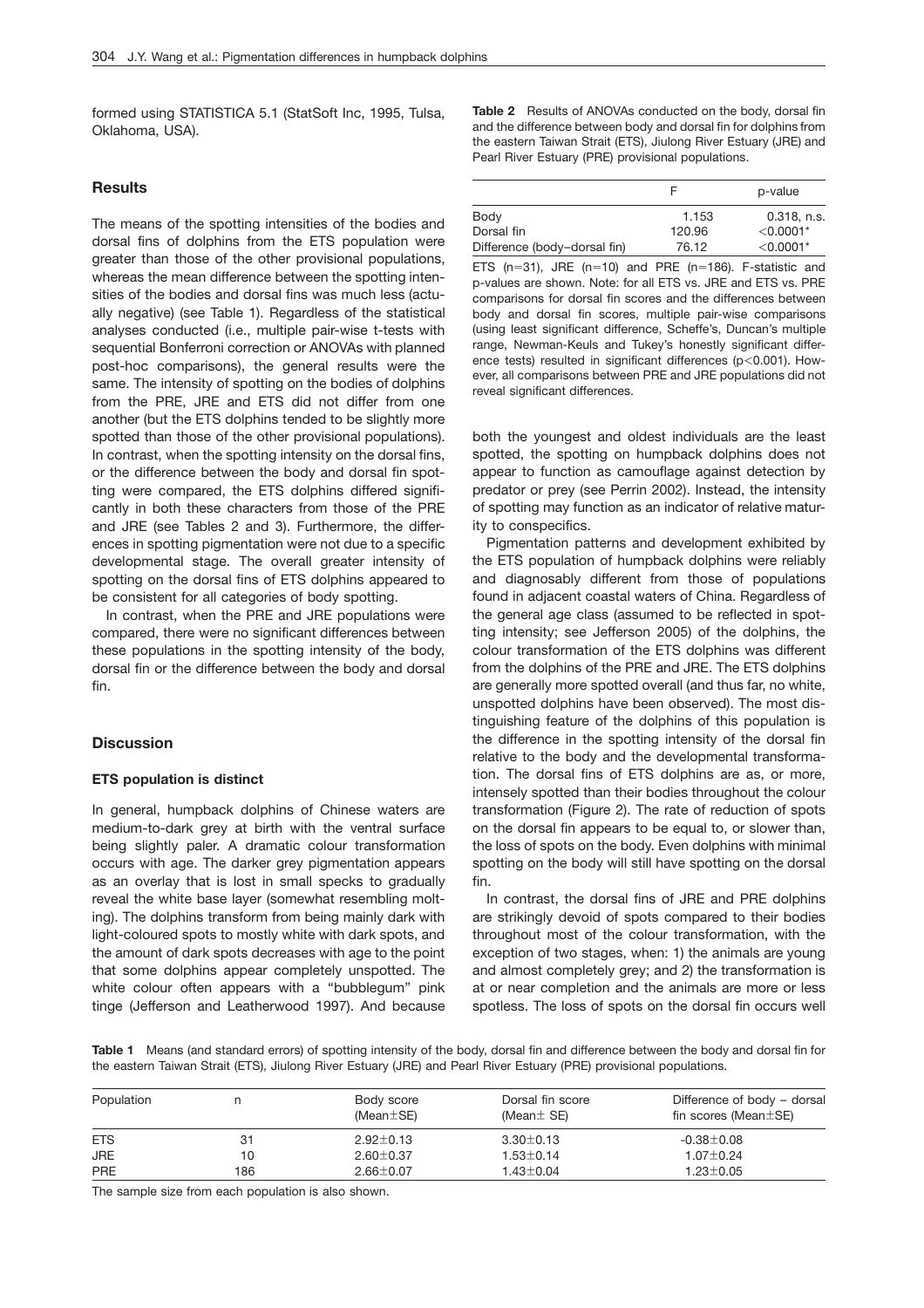**Table 3** Matrix of the results of multiple pair-wise t-test comparisons of the spotting intensities of the body, dorsal fin and difference between body and dorsal fin of dolphins from three provisional populations of humpback dolphins (ETS, eastern Taiwan Strait; JRE, Jiulong River Estuary; PRE, Pearl River Estuary).

|            |                                         | Provisional populations               |                                  |                                              |  |
|------------|-----------------------------------------|---------------------------------------|----------------------------------|----------------------------------------------|--|
|            |                                         | <b>ETS</b>                            | <b>JRE</b>                       | <b>PRE</b>                                   |  |
| <b>ETS</b> | Body<br>Dorsal fin<br><b>Difference</b> |                                       | 1.06, n.s.<br>$7.07*$<br>$7.70*$ | 1.54, n.s.<br>$15.50*$<br>$12.38*$           |  |
| <b>JRE</b> | Body<br>Dorsal fin<br><b>Difference</b> | 0.297<br>$\ll 0.0001$<br>$\ll 0.0001$ |                                  | $0.21$ , n.s.<br>$0.55$ , n.s.<br>0.73, n.s. |  |
| <b>PRE</b> | Body<br>Dorsal fin<br><b>Difference</b> | 0.126<br>< 0.001<br>$\ll 0.0001$      | 0.838<br>0.583<br>0.468          |                                              |  |

Data above and below the diagonals are the t-statistics and associated p-values, respectively. Note: the 0.05 level of significance was adjusted for the multiple comparisons using the sequential Bonferroni correction.



**Figure 2** Examples of Indo-Pacific humpback dolphins, *Sousa chinensis*, from: (A) the eastern Taiwan Strait (western Taiwan), (B) the Jiulong River Estuary (Xiamen, China), and (C) the Pearl River Estuary (Hong Kong). The least spotted dolphins (top row) are presumed to be the oldest individuals from each of the populations. The centre dolphins are likely mature individuals and the bottom dolphins may be sub-adult or recently sexually matured. Photographs are courtesy of S.C. Yang – A (top, centre, bottom) and Hong Kong Cetacean Research Project – B (top, centre, bottom) and C (top, centre, bottom).

before the same transformation on the body and appears to spread, upwards and outwards, from the centre of the fin base, so the last remnants of spotting are often found along the edges of the fin. Even a mostly grey dolphin can possess a mostly unspotted and highly contrasting dorsal fin. The rate of reduction of spots on the dorsal fins of the JRE and PRE dolphins is clearly faster than for their bodies.

Even though there is great individual variation in the spotting patterns of humpback dolphins, the maintenance of consistent differences in colouration by the dolphins of the ETS suggests they are reproductively isolated from those in adjacent waters. Furthermore, even though the geographical distance between the PRE and JRE is greater than that between the ETS and JRE regions, the lack of difference in pigmentation between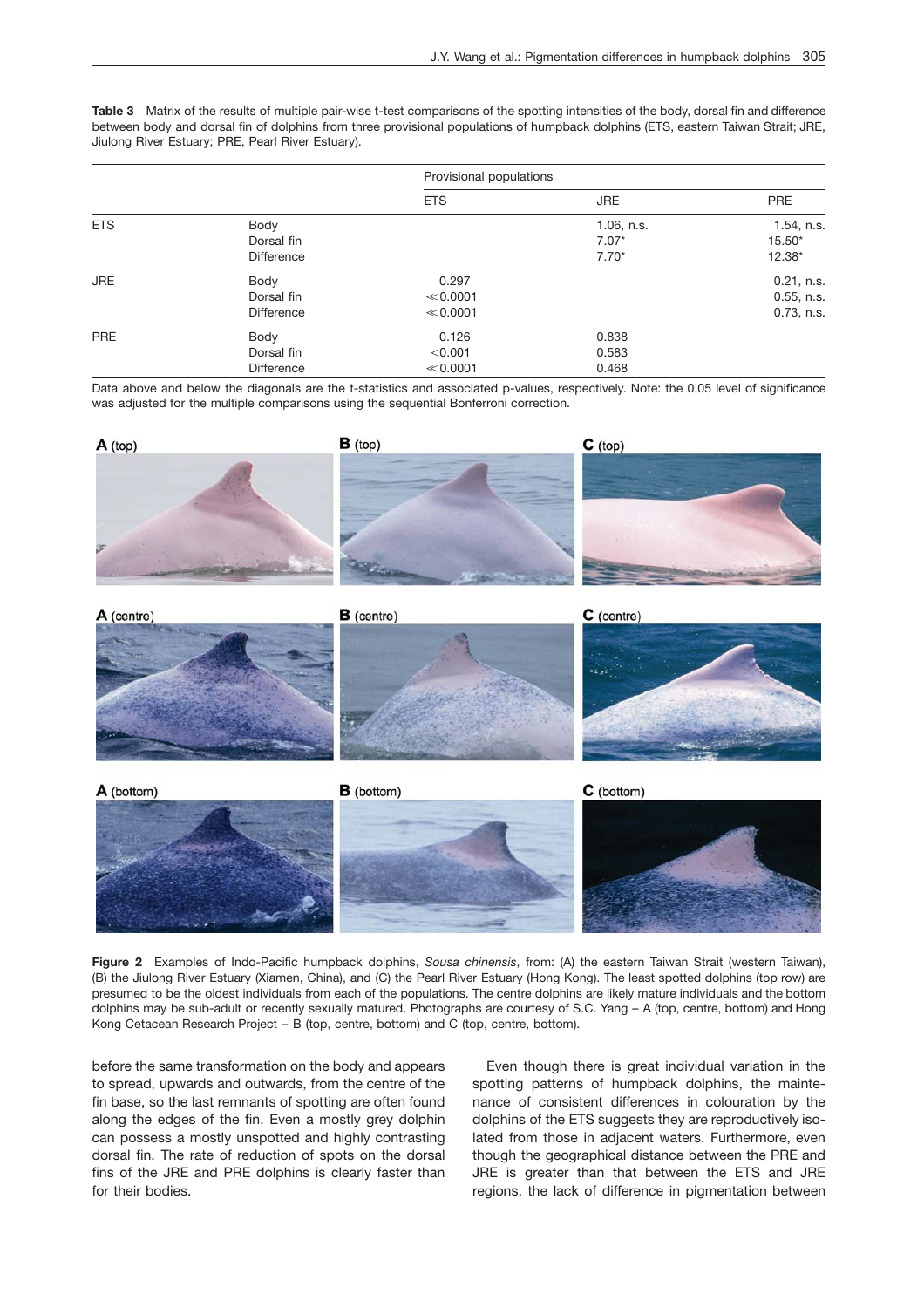the JRE and PRE provisional populations suggests that the Taiwan Strait may be a more effective barrier to dolphin dispersal than geographical distance (see below for a description of the Taiwan Strait).

This study provides the first quantitative evidence for the existence of an isolated and phenotypically distinct population of *Sousa chinensis*. However, differences in pigmentation (and possibly external morphology – e.g., relative size of the dorsal fin and dorsal ''hump'') may also be useful for understanding population structure of humpback dolphins elsewhere and should be examined. Analyses of photographs of these characters may help to overcome the major obstacle of a lack of specimens for morphological studies to better understand the taxonomy of dolphins. For example, dolphins from the waters of Thailand and Australia also appear to possess pigmentation (and maybe external morphology) that is different from those of Chinese waters (unpublished data).

#### **Other evidence for a distinct ETS population**

A detailed comparison of more than 450 individuallyrecognisable dolphins in the catalogues for the three provisional populations revealed no matches. Thus, there is no evidence of movement and exchange of individuals amongst these regions. This is further evidence that the ETS dolphins comprise an isolated population. This is also suggestive that the PRE and JRE provisional populations, although appearing similar to each other with regards to pigmentation patterns and developmental transformation, may also represent distinct entities (also see Jefferson 2000).

All humpback dolphins appear to be restricted to waters less than approximately 25 m in depth (Saayman and Tayler 1979, Ross et al. 1994, Karczmarski et al. 2000, Ross 2002) and in Chinese waters, the species also seems to be tied to, and resident in, estuarine waters with minimal linear distance movement (on the order of tens of kilometres) (Hung 2000, Jefferson 2000, Hung and Jefferson 2004). Compared to the mainland of China, western Taiwan's river systems are small and the strip of coastal waters that is less than 25 m deep is narrow, so the offshore extent of habitat available to the ETS population is limited (see Figure 1). This view is supported by the lack of sightings of the species beyond 2 km from shore, even though waters out to approximately 6 km (and deeper than 40 m) were surveyed (Wang et al. 2007). Most of the sightings of the ETS dolphins were made in and around river estuaries and in waters less than 10 m deep, with only two sightings in water between 20 and 25 m deep (note, however, that the latter sightings were made in the waters around the Formosa Plastics Group's Mailiao industrial area, where there is continual dredging of the sea floor for shipping, so should not be considered a natural phenomenon). The depth of most of the middle of the Taiwan Strait is much greater than that preferred by humpback dolphins, with a considerable part of the central to northern Taiwan Strait being deeper than 70 m (Wuchu and Kuanyin Depressions) and deeper than 100 m (the Penghu Channel) in the southeastern portion (for an overview, see Liao

and Yu 2005). It is also often influenced by intrusions of high salinity, warm and clear oceanic waters of the Kuroshio Current (e.g., Chuang 1986, Wang and Chern 1988, Jan et al. 2006). Even though the Taiwan Strait is only approximately 140–200 km wide between Taiwan and mainland China, its bathymetry and possibly salinity appear to represent an effective barrier to movements of humpback dolphins between the ETS to JRE regions (especially given the species' resident tendencies and preference for estuarine and shallow waters).

#### **Future research**

Although the present study provides evidence of distinctness, much still needs to be understood about the level of differentiation amongst these populations. DNA analyses would be the most direct method for quantifying the level of genetic differences, gene flow, separation and divergence amongst populations and determining the closest relatives of the ETS population. However, tissue samples from the ETS population are highly limited, due to the small population size and the few stranded carcasses. Furthermore, the precarious state of the population's future existence, the small risk of injuries or potentially even death (see Bearzi 2000) caused by biopsy sampling of free-ranging dolphins may be too great to justify biopsy sampling for this population (see Wang et al. 2004b). Given the results of the present study, the need for intrusive sampling for population genetic analyses are reduced greatly. Genetic analyses to address some of above questions in the future will be challenging and dependent upon opportunities to obtain additional samples without risk to the dolphins.

## **Acknowledgements**

We would like to thank K. Cheung, C. Choi, T. Webb and L. Yeung for their involvement in this study and B.N. White, B.A. McLeod, T.R. Frasier and P. Fruet for scoring the dolphin photographs. We would like to thank three anonymous reviewers for providing suggestions that improved our paper greatly. Research projects that resulted in the collection of the photographs used in this study were funded by Hong Kong Cetacean Research Project; Hong Kong Dolphin Conservation Society; Ocean Park Conservation Foundation, Hong Kong; FormosaCetus Research and Conservation Group (Taiwan and Canada); National Museum of Marine Biology and Aquarium (Taiwan); Agriculture, Fisheries and Conservation Department (Hong Kong), Airport Authority Hong Kong; and Civil Engineering Department (Hong Kong).

## **Appendix A**

Examples of the intensity of spotting on the bodies (left series) and dorsal fins (right series) of Indo-Pacific humpback dolphins, *Sousa chinensis*, for scorers to reference. Scoring categories vary from 1 (least spotting) to 4 (heavy spotting). Photographs are courtesy of Hong Kong Cetacean Research Project (scoring area photograph, 1A and B, 2A and B, and 4A), S.C. Yang (3A and 4B) and J.Y. Wang (3B).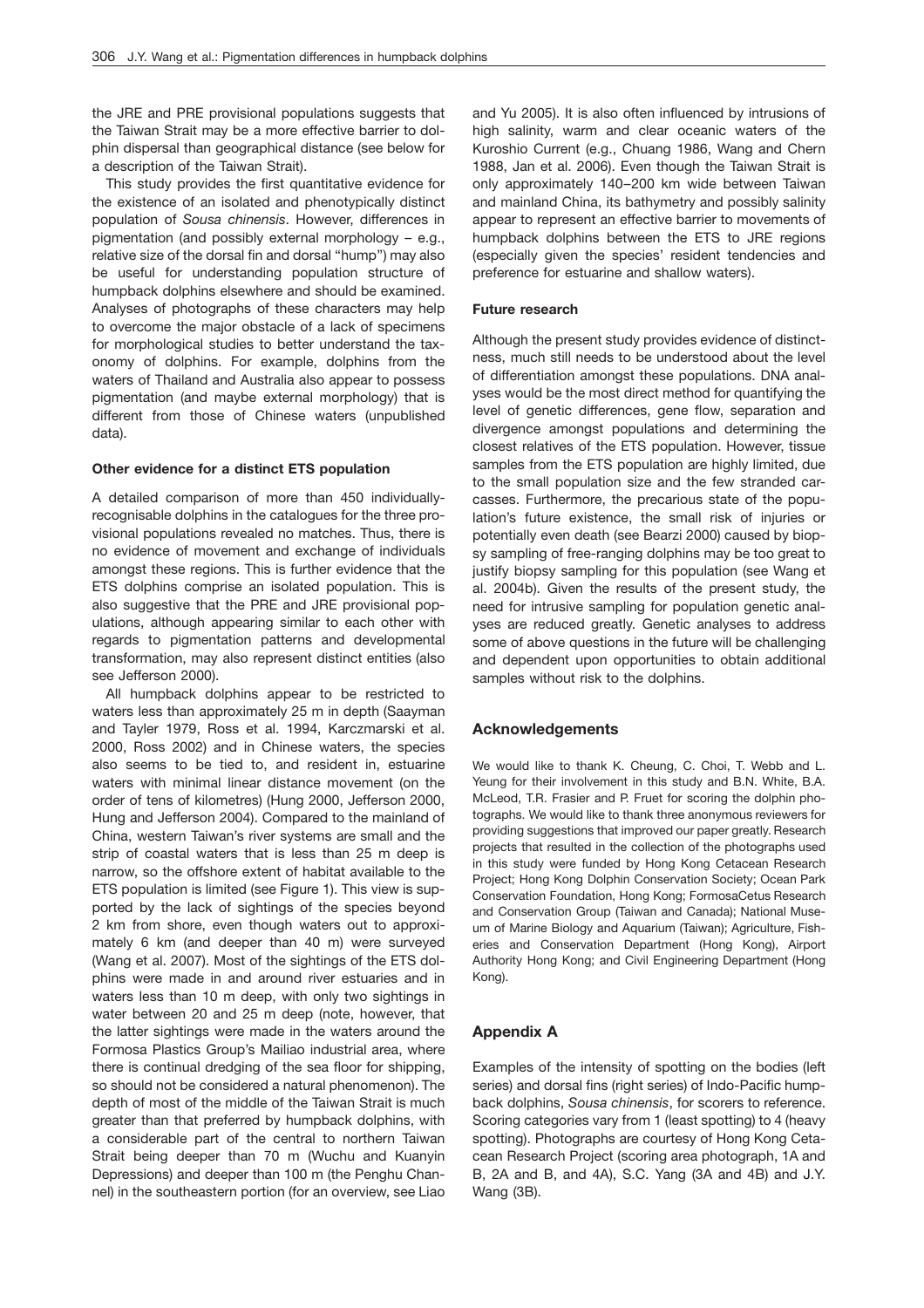1. A. Little to no spotting (body and dorsal fin)



2. A. Light spotting (body)



B. Little to no spotting (dorsal fin)



B. Light spotting (dorsal fin)



3. A. Moderate spotting (body)



B. Moderate spotting (dorsal fin)



B. Heavy spotting (dorsal fin)



## **References**

- Bearzi, G. 2000. First report of a common dolphin (*Delphinus delphis*) death following penetration of a biopsy dart. J. Cetacean Res. Manage. 2: 217–221.
- Chen, B., D. Zheng, F. Zhai, X. Xu, Q. Wang and G. Yang. 2008. Abundance, distribution and conservation of Chinese white dolphins (*Sousa chinensis*) in Xiamen, China. Mammalian Biology 73: 156–164.
- Chuang, W.S. 1986. A note on the driving mechanisms of current in the Taiwan Strait. J. Oceanogr. Soc. Japan 42: 355–361.
- Heyning, J.E. and W.F. Perrin. 1994. Evidence for two species of common dolphins (genus *Delphinus*) from the eastern North Pacific. Contrib. Sci. (Los Angeles) 442: 1–35.
- Hung, S.K. 2000. Ranging patterns of Indo-Pacific hump-backed dolphins (*Sousa chinensis*) in the Pearl River Estuary, People's Republic of China. M.Sc. Thesis, University of San Diego, CA, USA. 97 pp.
- Hung, S.K. and T.A. Jefferson. 2004. Ranging patterns of Indo-

Pacific humpback dolphins (*Sousa chinensis*) in the Pearl River Estuary, People's Republic of China. Aquat. Mamm. 30: 159–174.

- Jan, S., D.D. Sheu and H.-M. Kuo. 2006. Water mass and throughflow transport variability in the Taiwan Strait. J. Geophys. Res. 111: C12012.
- Jefferson, T.A. 2000. Population biology of the Indo-Pacific hump-backed dolphin in Hong Kong waters. Wildl. Monogr. 144: 1–65.
- Jefferson, T.A. (ed.). 2005. Monitoring of Indo-Pacific humpback dolphins (*Sousa chinensis*) in Hong Kong waters – data analysis: final report. Final contract report to the Agriculture, Fisheries and Conservation Department, Hong Kong Government, Hong Kong.
- Jefferson, T.A. (ed.). 2007. Monitoring of Chinese white dolphins (*Sousa chinensis*) in Hong Kong waters – biopsy sampling and population data analysis: final report. Final contract report to the Agriculture, Fisheries and Conservation Department, Hong Kong Government, Hong Kong.